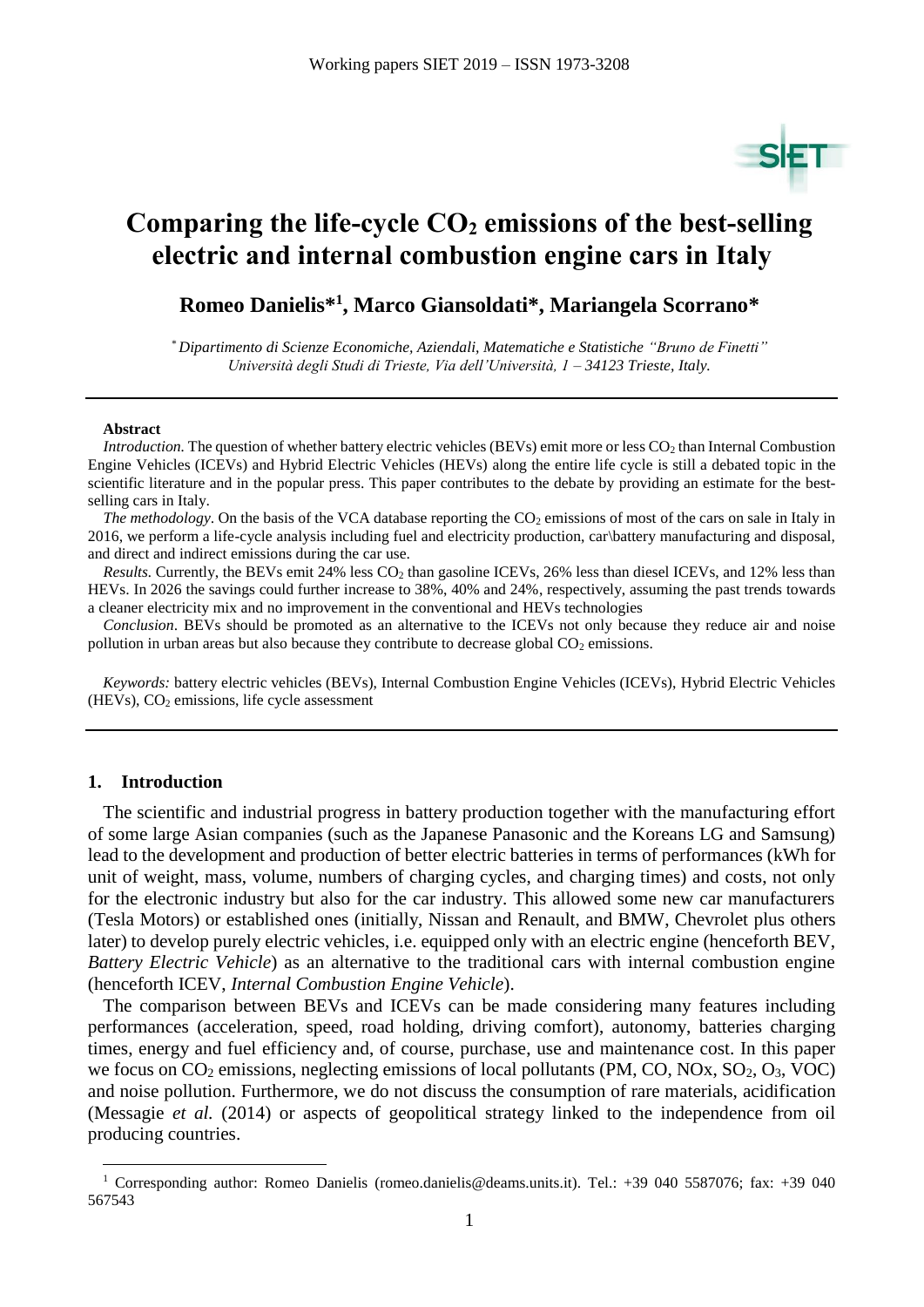Our interest for the problem of  $CO<sub>2</sub>$  emissions stems from the fact that transportation is responsible for the main part of  $CO<sub>2</sub>$  emitted in Italy. In 2014 the contribution of land transportation (goods and passengers) was 29.4%, compared to the 28.2% of the energy sector, the 14.4% of the manufacturing industry, and the 12% of the housing sector. The potential reduction in  $CO<sub>2</sub>$  emissions in passenger transport deriving from the substitution of ICEVs with BEVs is thus a very important environmental issue.

The advantage in terms of local pollutants is also obvious: BEVs have zero emission during their use, thus being particularly appealing for the urban use. However, the production of electricity requires in many cases the use of fossil fuels (coal, oil, natural gas or biomasses). It is thus correct to admit that BEVs determine a geographic transfer of emissions of local pollutants: from the cities to the places where the plants for the production of electricity are located. When these are located in low densely populated areas, with no wind spreading pollutants in residential areas, the damage deriving from local pollutants is probably limited. This is different from the case of  $CO<sub>2</sub>$  emissions since the place of emission is not relevant, but it is instead important whether the overall amount of emissions stemming from the use of BEVs is greater or not than that deriving from the ICEVs. The aim of this paper is limited to this topic. Such a topic has been debated - with reference to the American and, less frequently, to the European case – in several scientific and non-scientific contributions, with no clearcut conclusion, as reported in the next Section. This paper is focused on Italy. We want to find out how the country specificities in terms of the car models more frequently bought and of the electricity mix affect the overall result. As it will be documented in the next Sections, the Italian fleet comprises mostly small to medium size cars, hence less polluting than the larger cars, but the electricity mix is rather clean, since the coal share has been largely substituted over the years by natural gas.

Before entering into the details of the analysis, it is important to point out that the comparison between BEVs and ICEVs is usually made between pure electric cars, on the one hand, and gasoline or diesel cars, on the other hand. Yet, the spectrum of vehicles is more complex, as there are also alternative fuel vehicles such as natural gas cars, liquid propane gas cars, hybrid cars (such as the Toyota Prius or the Toyota Auris) and, more recently, plug-in hybrid cars, known also as PHEVs (the most popular model in Europe is the Mithsubishi Outlander; while in the United States the Chevrolet Volt). In this paper, HEVs, which reached in 2016 a market share of 2.1% in Italy, will be compared to the diesel or gasoline ICEVs, whereas PHEV will not be considered since their presence in Italy is still very limited.

The main contribution of this paper is to provide a life-cycle comparison of the  $CO<sub>2</sub>$  emissions of the different car technologies (BEV, diesel ICEV, gasoline ICEV, HEV) based on the most frequently sold cars in Italy relative to the year 2016. To our knowledge, no similar estimate has been yet published. Apart from the focus on Italy, a specific feature of this paper is to compare the most popular models and not a generic or representative car models. Hence, the result account for the specific consumer's preferences.

We anticipate that the main result is that, on the basis of the 2016 electricity mix, the BEVs generate a lower amount of  $CO<sub>2</sub>$  emissions than ICEVs: 24% less than gasoline ICEVs, 26% less than diesel ICEVs and 12% less than HEVs. If the electricity mix continues to improve as in the last 27 years while no improvement takes place for the ICEVs, the advantage of the BEVs over to the other technologies will increase in the year 2026 to 38%, 40% and 24%, respectively. Obviously, these results depend on available data and on various assumption that are illustrated in detail in the paper.

The article is structured as follows: Section 2 reviews the literature, Section 3 illustrates the methodology, Section 4 describes the data on direct and indirect  $CO<sub>2</sub>$  emissions in the car use phase, Section 5 illustrates how the total life-cycle estimates have been made. Section 6 draws the main conclusions and highlights the main caveats.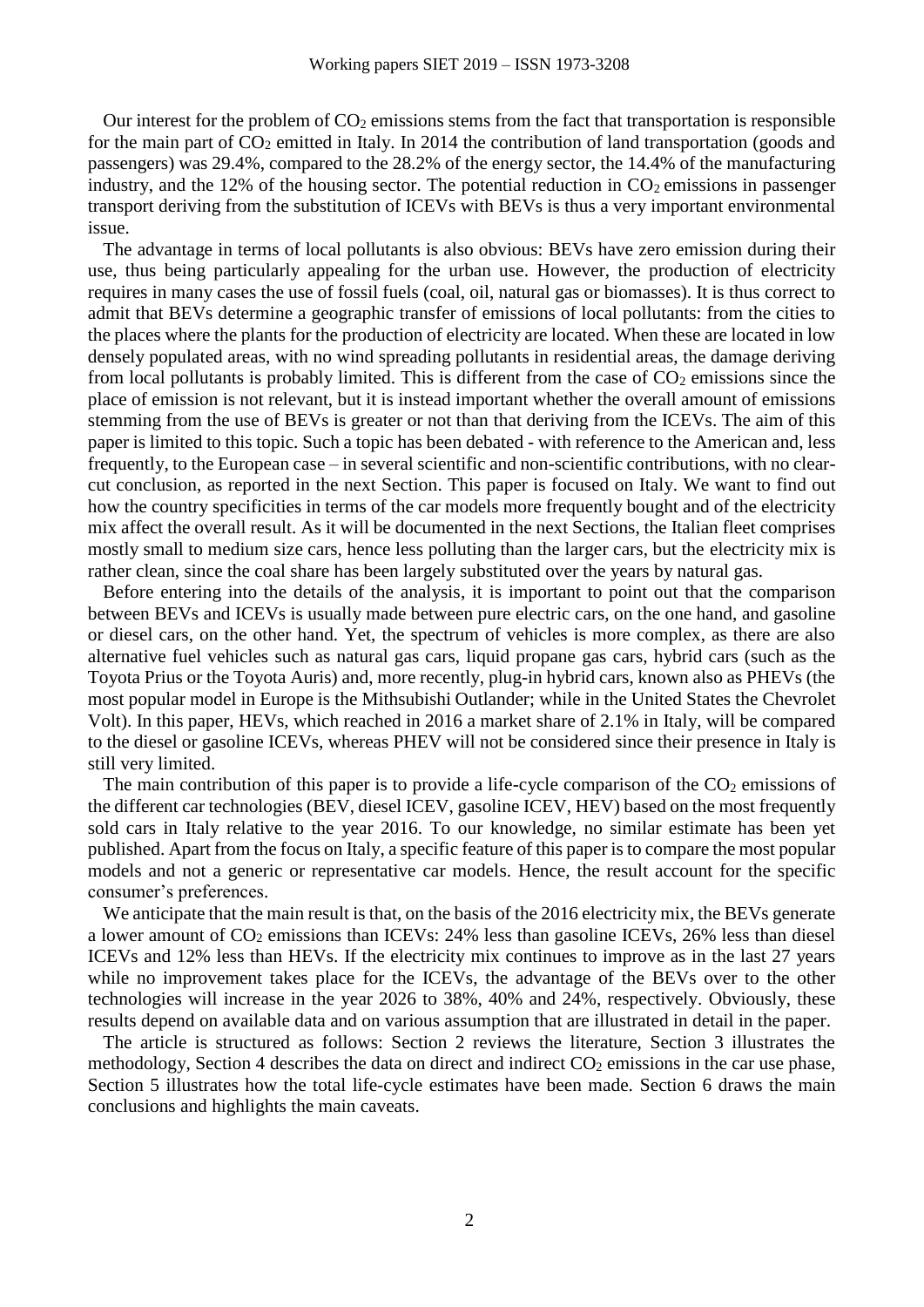#### **2. Literature review**

 $\overline{a}$ 

There is a large number of papers comparing the energy and environmental performance of vehicles powered by different fuels. Hawkins et al. (2012, 2013a) review 55 studies from peer-reviewed and grey literature, providing environmental, energy or material assessments. Rusich and Danielis (2013, Table 1, p. 4) summarize the results presented in 35 recent papers comparing different vehicle technologies regarding the environmental impact only. They find that BEVs generally emit lower  $CO<sub>2</sub>$  emissions than the conventional internal combustion engine vehicles ICEVs. The result is, however, strongly dependent on how electricity is produced and distributed. If carbon intensive sources are used,  $CO<sub>2</sub>$  emissions produced by BEVs are comparable or, in some cases, even higher than some advanced  $ICEVs<sup>2</sup>$ . Abdul-Manan (2015) deals with the uncertainty in estimating the potential reduction of Greenhouse Gas (GHG) emissions. He performs an international analysis by examining the average carbon intensity for grid electricity from over 200 countries, by considering all vehicles models on sale in the USA. The overall conclusion is that in many instances BEVs emit less GHG emissions than ICEVs but more than HEVs. The Union of Concerned Scientists' report (UCS, 2015) focuses on global warming emissions in the USA. By recognizing the need to perform a spatially disaggregated analysis, they divide the US into 26 "grid regions". The emissions connected with battery production and disposal are included in the analysis, although a high level of technological uncertainty is recognized. The emissions from extraction and transportation of fuels used in electricity production, the emissions from extraction, refining, and the transportation of the fuels to filling gasoline stations are also included. The analysis is limited to two BEVs (the Nissan LEAF and Tesla Model S) and two comparable ICEVs (a midsize car with a fuel economy of 29 MPG and a vehicle weight of 3,000 lbs). The main finding is that over its lifetime — from manufacturing to operation to disposal — a BEV generates about 50% fewer GHG emissions than a comparable gasoline car. Holland et al. (2015) perform a very complex and detailed analysis, combining a theoretical discrete-choice model of vehicle purchases, an econometric analysis of electricity emissions, and the AP2 air pollution model to estimate the geographic variation in the environmental benefit from driving electric vehicles. They include both global and local air pollutants (from driving and electricity production, inclusive of the diffusion models), measured at county level and estimate the marginal emissions factors for each pollutant at each of the 1,486 power plants considered due to an increase in regional electricity load. A set of BEVs and equivalent gasoline vehicles are compared in terms of damages and environmental benefits. A scenario analysis is also performed. They find that: a) the second-best BEV purchase subsidy ranges from \$3,025 in California to -\$4,773 in North Dakota, with a mean of -\$742; and b) that 90% of local environmental externalities from driving BEVs in one state are exported to others, implying they may be subsidized locally, even when the environmental benefits are negative overall. Messagie et al. (2014) analyze the European countries. They report the results of a full LCA of petrol, diesel, fuel cell electric, compressed natural gas, liquefied petroleum gas, hybrid electric, electric battery, bio-diesel and bio-ethanol vehicles. They consider all the family cars registered in Europe in 2011, together with their raw material production, transport, manufacturing, use, maintenance and end-of-life. As far as  $CO<sub>2</sub>$  emissions are concerned, they find that conventional vehicles using fossil fuels have the largest impact on climate change. Hybridization has a positive effect on climate change. Except for the bioethanol vehicle using fuel produced from sugar cane, BEVs are found to have the lowest impact on climate change. Yet, the energy source used to generate the electricity is of crucial importance. In this respect, mineral resource depletion, fuel cell electric, HEVs and BEVs have the highest impact due to the use of specific materials in the fuel cell, i.e. the NiMH and the lithium battery. However, the authors argue that recycling such components might reduce significantly this impact. The selection of the vehicle

 $2$  By making use of a meta-analysis to estimate the demand for electric vehicles, Giansoldati et al. (2017) consider, among other attributes, also the level of global and local emissions. They notice that in most of the contributions they analyzed the measurement of pollutants released in the atmosphere by a selected vehicle is not reported in absolute terms, but often in comparison with those of an alternative powertrain technology.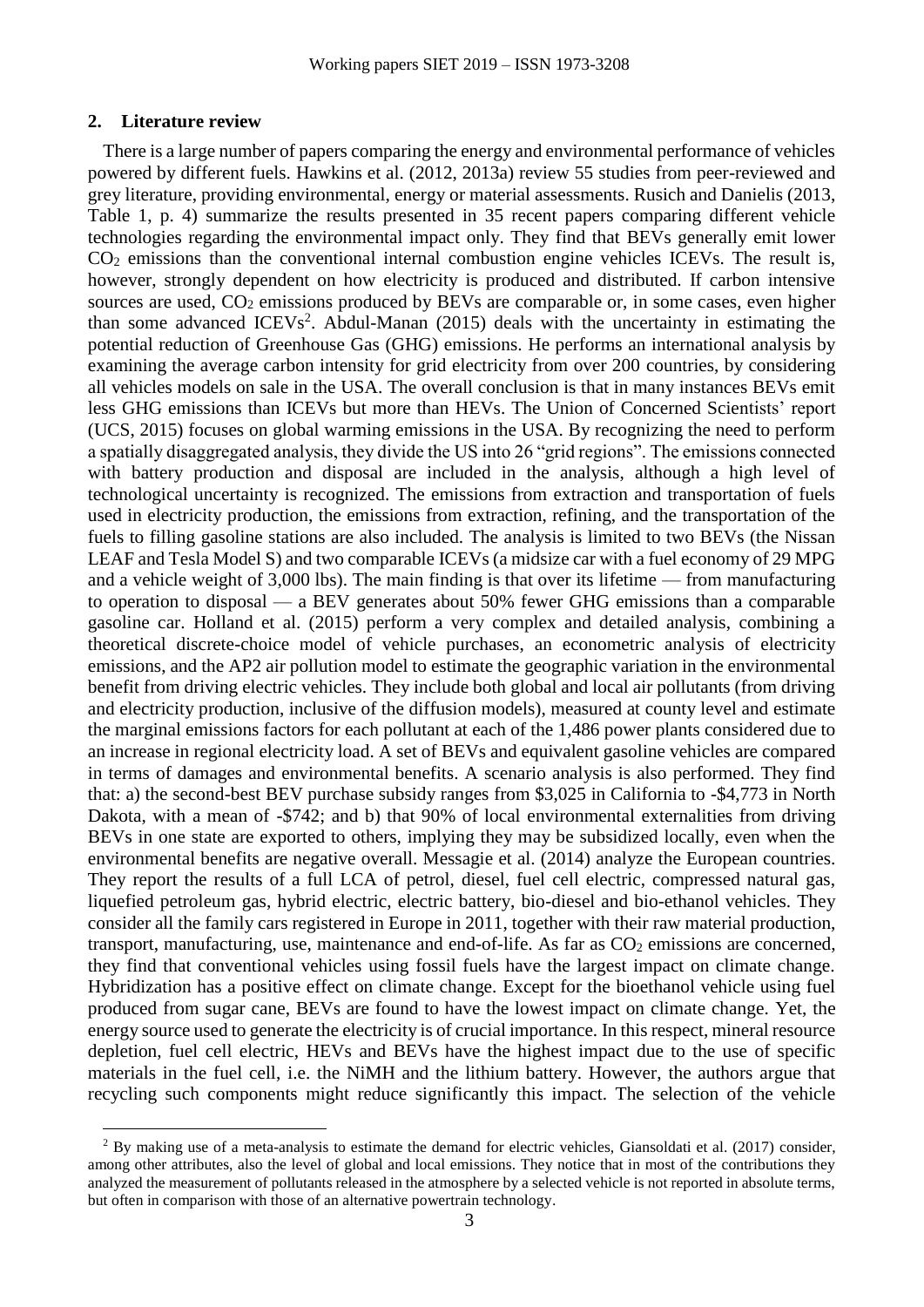segment has an influence on the environmental impact: segments dominated by larger, heavier vehicles have a larger impact. More recently, Messagie (2017) compiled a study for Transport&Environment concluding that environmental performance of EVs is today already better than the one of conventionally fueled vehicles. The life cycle analysis shows that even when powered by the most GHG intensive electricity in Europe, the carbon footprint of EVs is lower.

### **3. The methodology**

CO<sup>2</sup> emissions depend on a number of factors. A comprehensive analysis which aims to be as complete as possible has to take into account the entire life cycle of both car and the fuel. It requires an accurate knowledge of materials and technologies used in the production processes, as well as the availability of data not always easy to obtain, either because confidential or covered by industrial secrecy. In addition, some of the parameters to be applied might not be stable over time due to technological progress, industrial choices, market trends or the regulatory framework. Nonetheless, there is a sufficient consensus that an analysis on the entire car life cycle has to take into account the emitted CO<sub>2</sub>:

- in the phases of extraction, refinement, and distribution of the fuel needed to operate the ICEVs or to produce electricity;
- in the production and transmission of electricity;
- in the production of car components, including the battery, their assembly, disposal or reuse;
- during the car use phase.

Graphically, the car life cycle phases may be depicted as in [Figure 1.](#page-3-0)



<span id="page-3-0"></span>

To estimate the model, the following data are required:

- $\bullet$  CO<sub>2</sub> emissions to extract and refine the raw materials needed to produce fuels, electricity, cars and batteries.
- $\bullet$  CO<sub>2</sub> emissions to produce and distribute fuels and electricity;
- $\bullet$  CO<sub>2</sub> emissions to produce and dispose of the car;
- $\bullet$  CO<sub>2</sub> emissions to manufacture and dispose of the batteries;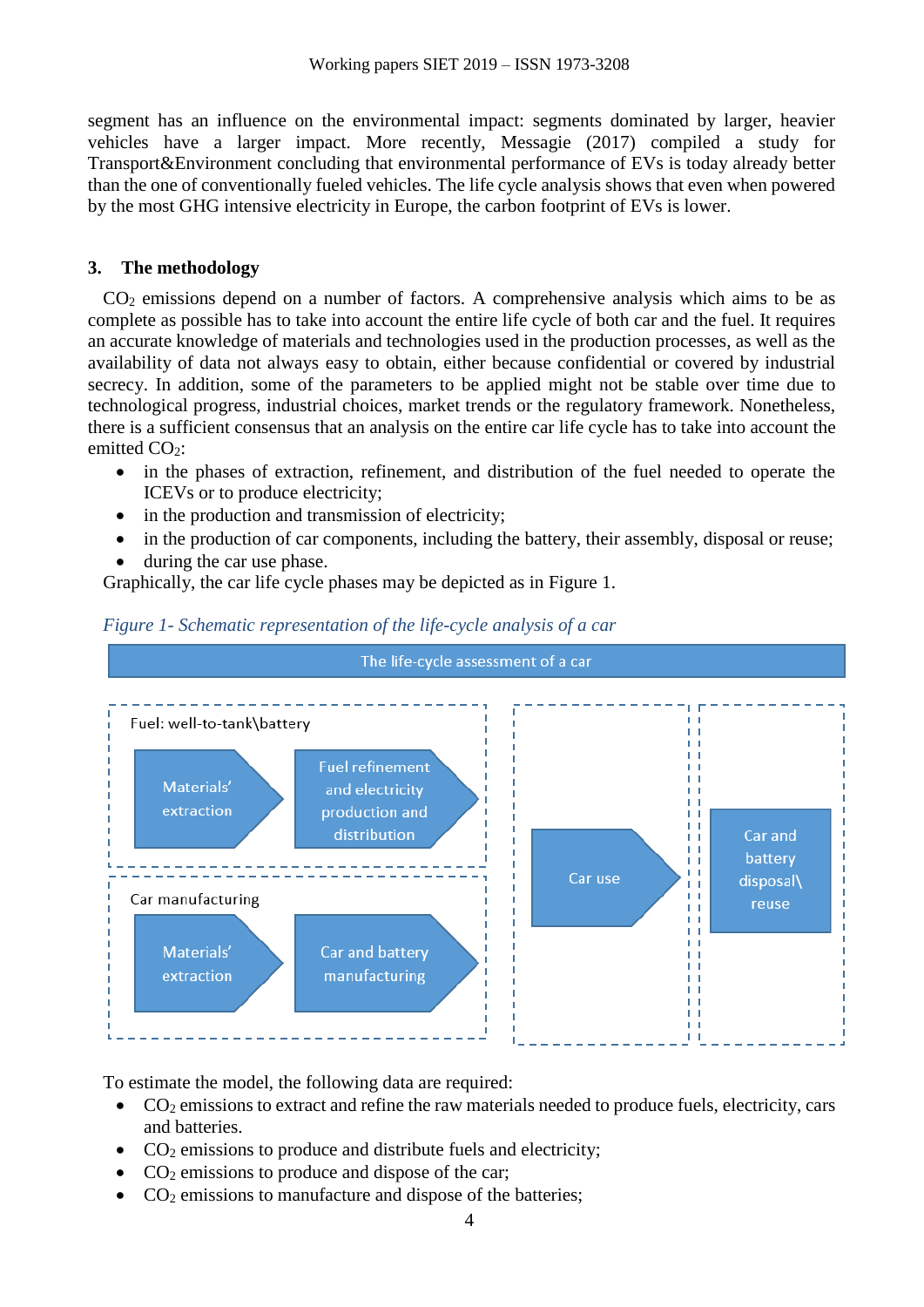- $CO<sub>2</sub>$  emission per km travelled by ICEVs (gasoline, diesel, hybrid);
- $\bullet$  electricity consumption per km travelled by BEVs;

### **4. Data and direct and indirect CO<sup>2</sup> emissions during the car use phase**

In this section we will illustrate: a) the data used to estimate the direct  $CO<sub>2</sub>$  emissions of ICEVs and HEVs caused by fuel combustion; b) the indirect emissions of BEVs due to electricity production and distribution; and c) summarize the results on the use phase of the car.

#### *4.1 Data on direct CO<sup>2</sup> emissions of ICEVs and HEVs caused by fuel combustion*

The cars sold in the European market can be differentiated by brand, model and type. The best known database containing the most relevant information on cars is managed by the U.S. Environmental Protection Agency (EPA, 2016). Yet, since this database does not include some of the cars sold in the Italian market, we make use of the database maintained on behalf of the British Government by the Vehicle Certification Agency (VCA) [\(http://www.dft.gov.uk/vca/\)](http://www.dft.gov.uk/vca/). The VCA database we downloaded in August 2016 contains information on 4,511 car models on sale in the United Kingdom, including data on fuel consumption during urban, extra-urban and combined trips and CO<sub>2</sub> emissions per km travelled. VCA does not conduct its own tests. It states to have obtained the data from official documents, alerting the users that differences in consumption between data reported in the database and those obtained in real traffic may occur. The reported fuel consumption and  $CO<sub>2</sub>$  emission levels most likely corresponds to the New European Driving Cycle (NEDC), defined in accordance with European directives. These data, as largely recently debated in the press due to the "dieselgate", are probably more "generous" than those obtained by the EPA cycle test.

Considering all models inserted in the VCA database and categorized by type (as proposed by the VCA), the average values of CO<sup>2</sup> emitted in the use phase is reported in [Table](#page-4-0) *1*. The values refer to the combined cycle, which is the average of the values recorded in the urban and extra-urban cycle.

| <b>Type</b>          | $N^{\circ}$ of cars in the | Average $CO2$      | Minimum         | Maximum         |
|----------------------|----------------------------|--------------------|-----------------|-----------------|
|                      | database                   | emissions $(g/km)$ | CO <sub>2</sub> | CO <sub>2</sub> |
|                      |                            |                    | emissions       | emissions       |
|                      |                            |                    | (g/km)          | (g/km)          |
| Gasoline Electric    | 8                          | 158                | 139             | 199             |
| Gasoline             | 2095                       | 151                | 84              | 380             |
| Diesel               | 2275                       | 124                | 79              | 261             |
| Diesel Electric      | 11                         | 110                | 94              | 164             |
| Gasoline Hybrid      | 71                         | 107                | 70              | 168             |
| Electricity/Diesel   | 4                          | 48                 | 48              | 48              |
| Electricity/Gasoline | 27                         | 51                 | 13              | 84              |
| Electricity          | 19                         | $\theta$           |                 |                 |
| Total                | 4510                       |                    |                 |                 |

<span id="page-4-0"></span>

| Table $1 -$ Average values of $CO_2$ emissions for cars in the database distinguished by type of supply |  |  |  |  |  |
|---------------------------------------------------------------------------------------------------------|--|--|--|--|--|
|                                                                                                         |  |  |  |  |  |

Source: Our elaboration from VCA (2016) data

Most cars are either fueled by diesel or gasoline. The cars classified as "Gasoline electric" have the largest average emissions, equal to 158  $CO<sub>2</sub>$  g\km. This category comprises 8 hybrid cars including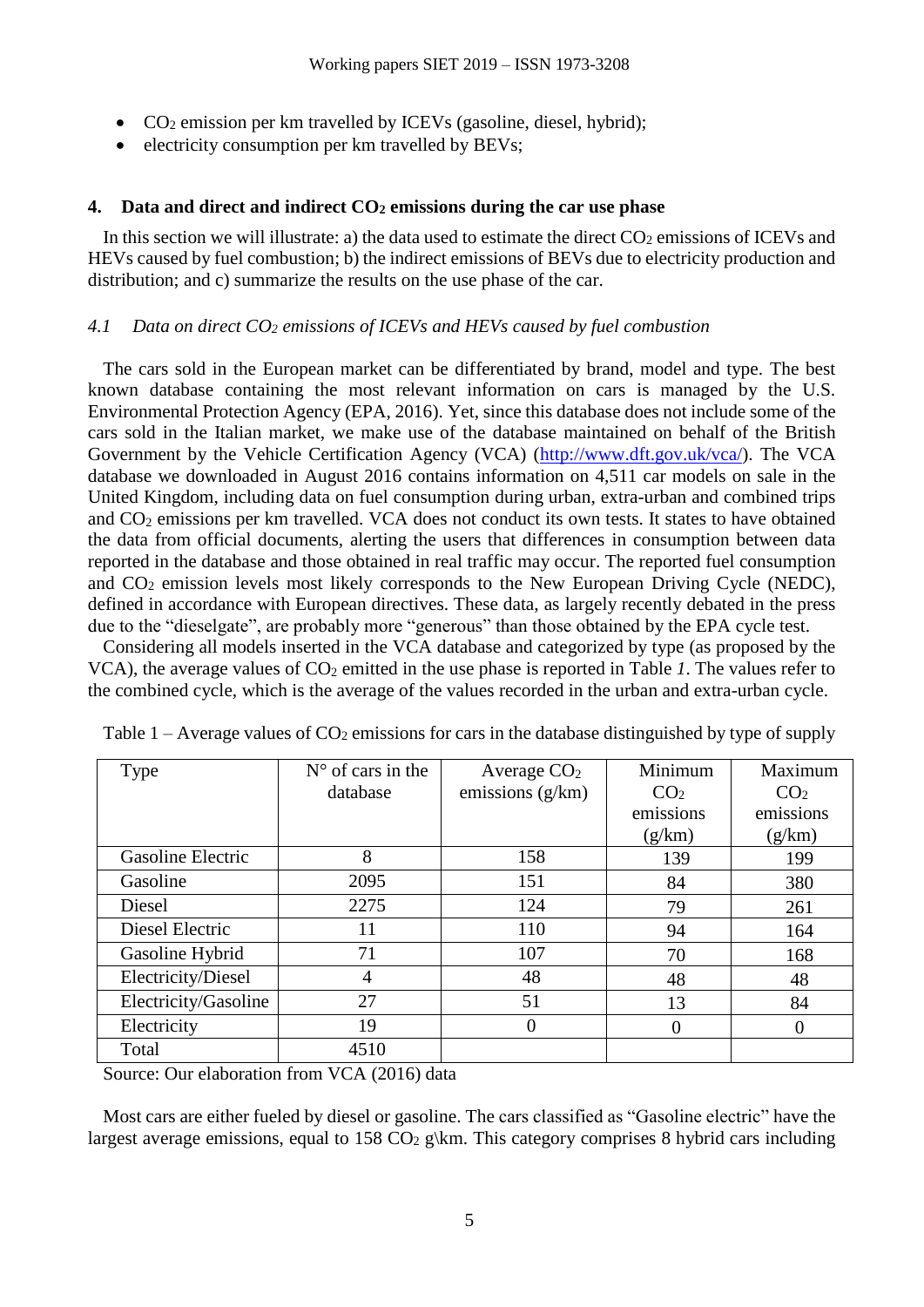some luxury cars manufactured by BWM and Lexus.<sup>3</sup> Their emissions vary from a minimum of 139  $CO<sub>2</sub> g\km$  to a maximum values of 199  $CO<sub>2</sub> g\km$ . The cars classified as "Gasoline" emit on average 151 CO<sub>2</sub> g\km, with a minimum of 84 CO<sub>2</sub> g /km and maximum of 380 CO<sub>2</sub> g\km. A lower average value is recorded in the diesel category 124  $CO<sub>2</sub>$  g\km (min 79 and max 261). The average emissions of "Gasoline hybrid" is equal to 107  $CO<sub>2</sub>$  g\km. HEVs have much lower average emission levels. Of course, pure electric cars have zero emissions during use.

From the database we search data for the 10 top selling models in Italy during the year 2016 [\(Table](#page-11-0)  [7,](#page-11-0) [Table 8,](#page-11-1) [Table 9](#page-12-0) in the Appendix). The information on the top selling models comes from UNRAE (2016). More recent data show the most sold models comprise almost the same models. Since some models were not included in the database (e.g. Lancia Ypsilon) and since for hybrid technology fewer than 10 model were available, our selection does not include exactly 10 cars for every fuel type. We believe that this number asymmetry does not have a large impact on our results. The average values of CO<sup>2</sup> emissions of the cars we selected are reported in [Table 2.](#page-5-0)

| $\frac{1}{2}$ $\frac{1}{2}$ $\frac{1}{2}$ $\frac{1}{2}$ $\frac{1}{2}$ $\frac{1}{2}$ $\frac{1}{2}$ $\frac{1}{2}$ $\frac{1}{2}$ $\frac{1}{2}$ $\frac{1}{2}$ $\frac{1}{2}$ $\frac{1}{2}$ $\frac{1}{2}$ $\frac{1}{2}$ $\frac{1}{2}$ $\frac{1}{2}$ $\frac{1}{2}$ $\frac{1}{2}$ $\frac{1}{2}$ $\frac{1}{2}$ $\frac{1}{2}$ |                    |                    |  |  |  |  |  |
|---------------------------------------------------------------------------------------------------------------------------------------------------------------------------------------------------------------------------------------------------------------------------------------------------------------------|--------------------|--------------------|--|--|--|--|--|
| Average $CO2$                                                                                                                                                                                                                                                                                                       | Minimum $CO2$      | Maximum $CO2$      |  |  |  |  |  |
| emissions $(g/km)$                                                                                                                                                                                                                                                                                                  | emissions $(g/km)$ | emissions $(g/km)$ |  |  |  |  |  |
|                                                                                                                                                                                                                                                                                                                     | 95                 |                    |  |  |  |  |  |
| 108                                                                                                                                                                                                                                                                                                                 | 92                 | 129                |  |  |  |  |  |
| 92                                                                                                                                                                                                                                                                                                                  | 48                 |                    |  |  |  |  |  |
|                                                                                                                                                                                                                                                                                                                     |                    |                    |  |  |  |  |  |
| propulsion                                                                                                                                                                                                                                                                                                          |                    |                    |  |  |  |  |  |

<span id="page-5-0"></span>Table  $2 - CQ_2$  Emissions by propulsion system in the best-selling Italian cars

Source: our elaboration on VCA (2016) data

 $\overline{a}$ 

It can be observed that, on average, the best selling cars in Italy have lower  $CO<sub>2</sub>$  emission than the cars listed in the VCA database [\(Table](#page-4-0) *1*). Gasoline ICEVs emit on average 111 g  $CO<sub>2</sub>/km$  whereas gasoline cars in the VCA database emit on average  $151 \text{ g } CO_2/\text{km}$ . Similarly lower average emissions are found for the diesel ICEVs (108 versus 124) and for the HEVs (92 versus 107). It is a clear indication that Italian buyers purchase cars with smaller engines. These data are in line with the values reported on the UNRAE website which reports for the year 2016 an estimate of the average  $CO<sub>2</sub>$ emissions of 112,7 (g/km) for the cars sold in Italy.

As already mentioned, both our estimates based on the VCA database, and those provided by the UNRAE database derive from the documents supplied by car manufacturers and resulting from the application of the NEDC test which are notably lower in terms of fuel consumption than those reported by the EPA database. For the subset of the cars for which we had information from both sources (15 out of 30 cars) we have compared the two databases. It results that the EPA estimates of the cars'  $CO<sub>2</sub>$  emissions in the combined cycle are 76% higher than those reported in the VCA database. Since the EPA database does not include all the models on sale in Italy, we opted for using the VCA data. A potential underestimation is of the "real world"  $CO<sub>2</sub>$  emissions, however, to be acknowledged.

#### *4.2 Data and estimates of indirect emissions of BEVs due to electricity production and distribution*

The estimation of indirect emissions of electric vehicles requires information on the average consumption of electricity per km travelled and on  $CO<sub>2</sub>$  emissions generated to produce and distribute electricity.

<sup>&</sup>lt;sup>3</sup> The eight cars in the sample are the BMW 3 Series Saloon F30, from February 2012, BMW 3 Series Saloon F30, from February 2012, BMW 5 Series F10/F11, from March 2010, BMW 5 Series F10/F11, from March 2010, BMW 5 Series F10/F11, from March 2010, LEXUS LS, MERCEDES-BENZ S-Class Limousine, Model Year 2016, MERCEDES-BENZ S-Class Limousine, Model Year 2016.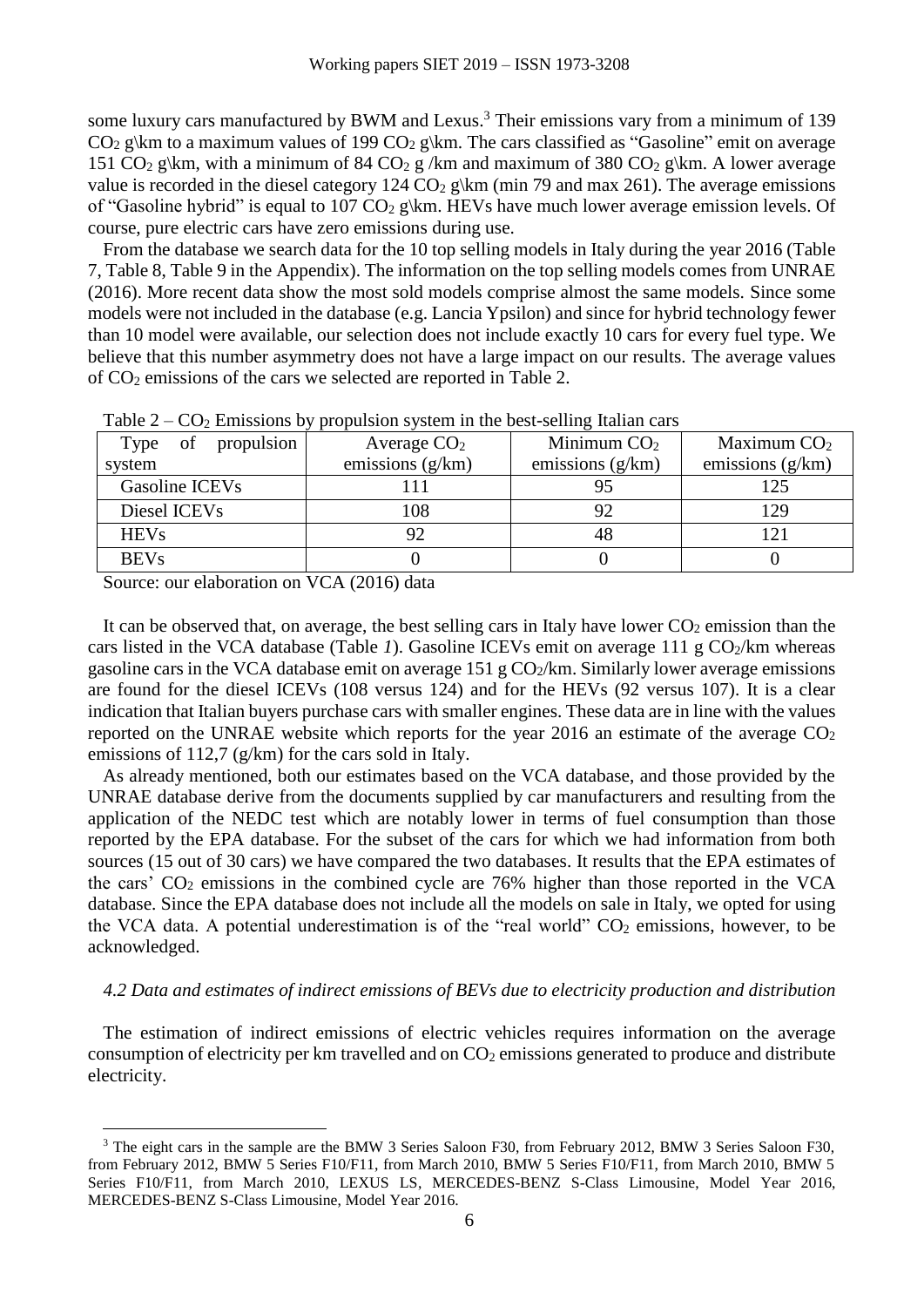The former is retrieved data from the VCA database for 12 BEVs [\(Table 10](#page-12-1) in the Appendix). Since the BEV market still in its initial phase and their market share is still highly unstable, we decided to keep al 13 cars. On average, the BEVs consume 145 kWh of electricity per km travelled. It can be noticed that their energy efficiency is quite heterogeneous and affected, although not exclusively, by their size. The BEVs are on sale in Italy, are sufficiently comparable (exception made for Tesla Model S) to the selected best-selling ICEVs and HEVs. Also for BEVs we compared the data on energy consumption reported by the VCA database with those published by the EPA. EPA estimates are on average 32% higher.

The information on  $CO<sub>2</sub>$  emissions generated to produce and distribute electricity is supplied by ISPRA [\(Table 3\)](#page-6-0), an agency of the Italian government. It refers to the  $CO<sub>2</sub>$  quantity per kWh consumed and includes the energy losses deriving from the electricity transmission.

| 10010J               | I actor emission per KWH of electricity at the counter $\left[5 \text{ CO2KWH}\right]$ |      |     |     |      |      |      |      |     |      |
|----------------------|----------------------------------------------------------------------------------------|------|-----|-----|------|------|------|------|-----|------|
| Year                 | 199                                                                                    | 200  | 200 | 201 | 201  | 201  | 201  | 201  | 201 | 2016 |
|                      |                                                                                        |      |     |     |      |      |      |      |     |      |
| ᇰ                    | ---                                                                                    | 498. | 464 | 388 | 377. | 372. | 327. | 309. | 315 | 330. |
| CO <sub>2</sub> /kWh |                                                                                        |      |     |     |      |      |      |      |     | 6*   |

<span id="page-6-0"></span>

Source: ISPRA (2017, p. 28), \*estimated

The 2016 value is equal to 330.6 g.  $CO_2/kWh$ . If we multiply this value by 0.145 KWh on average needed to cover one km with an electric car, we have an estimate an estimate of the  $CO<sub>2</sub>$  emitted on average per km travelled with a BEV. The estimate is equal to 51 grams of  $CO<sub>2</sub>$ .

It can be observed that there has been a very large improvement in factor emission in the last decades due to the substitution of oil with natural gas, and to the gradual increase of solar and wind energy.<sup>4</sup> By regressing the time series of the factor emissions over time, it results a yearly decrease of 9.5 points (the R-squared of the regression is equal to 0.9 and the standard error of the coefficient is  $-15$ ). Extrapolating this trend to 2026, one gets a value of 241, which represents a time-series estimate of the CO<sup>2</sup> factor emission of electricity consumption if the past trend of improvement would continue with the same pace as in the past 26 years. The assumption makes sense but it is rather optimistic since: (a) much of the substitution of coal with natural gas has already taken place, and (b) the increase of renewables sources has benefitted in the past of large subsidies that have been reduced in the recent years due to public budget constraints. Obtaining an emission factor equal to 241 in 2026 might prove, consequently, a quite challenging policy goal.

#### *4.3 Summary of the results concerning the use phase of the car*

.

 $\overline{a}$ 

Direct and indirect  $CO<sub>2</sub>$  emissions during the use phases of car use of the four propulsion systems analyzed are summarized in [Table 4.](#page-6-1)

|                    | Average $CO2$ emissions (g/km) |
|--------------------|--------------------------------|
| $ICEV - Gasoline*$ | 111                            |
| $ICEV - Diesel*$   | 108                            |
| $HEV - Hybrid*$    | 92                             |
| $BEV**$            | հ1                             |

<span id="page-6-1"></span>Table  $4 -$  Average  $CO<sub>2</sub>$  emissions for type of supply in the selected sample for Italy

<sup>4</sup> In 1990 the electricity mix was 41% oil, 20% natural gas, 12% coal, 20 renewables (mostly water) and 1% others. In 2015 the electricity mix was 2% oil, 38% natural gas, 15% coal, 39% renewables (15% water, 5% wind, 9% sun, 2% geothermic and 7% biomass and others) and 5% others.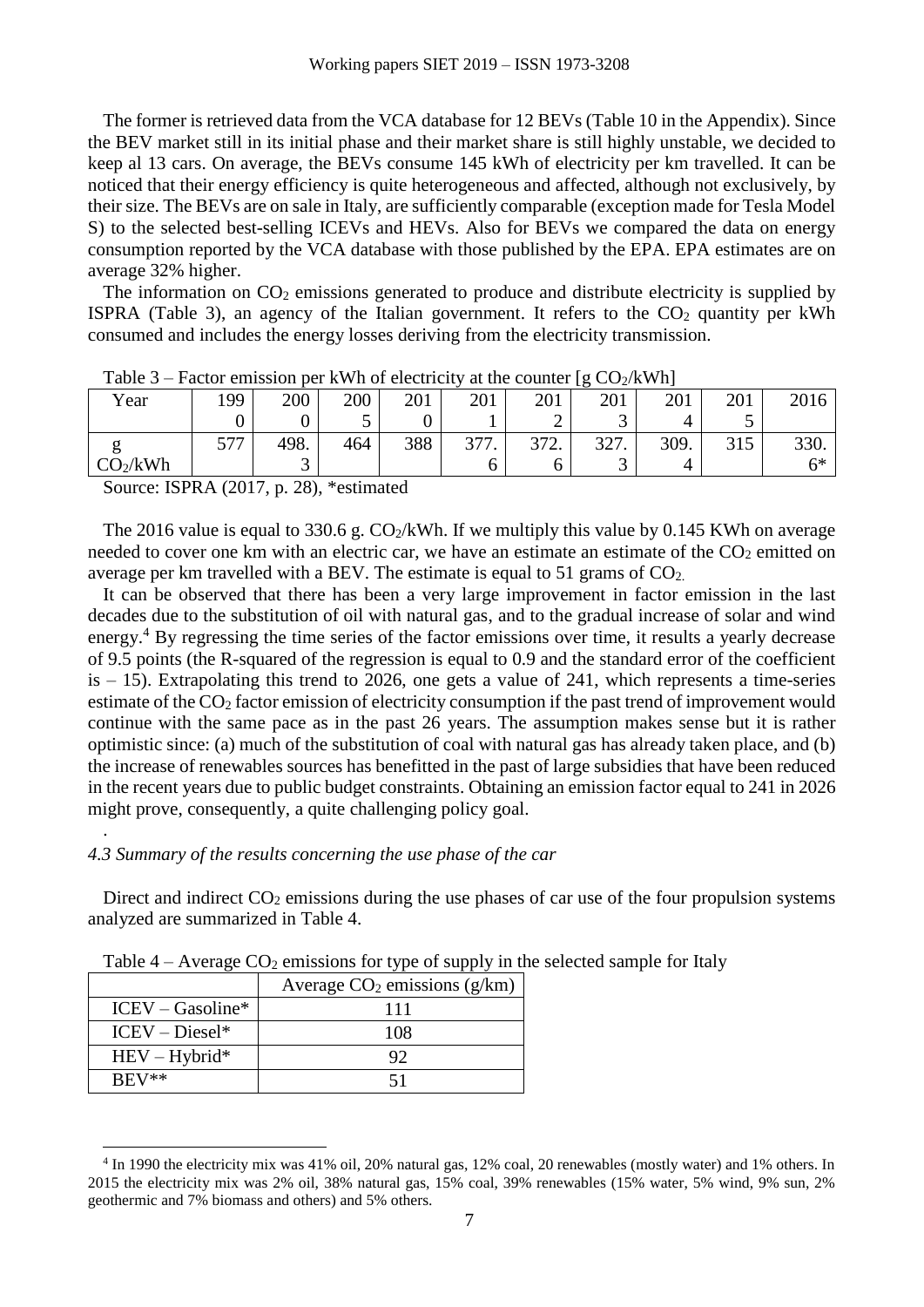\* Directly emitted in the use of car due to fuel combustion

\*\* Indirectly emitted to produce electricity

It results that ICEVs emit more than twice the  $CO<sub>2</sub>$  than BEVs, whereas HEVs emit 80% more  $CO<sub>2</sub>$ than  $BEVs<sup>5</sup>$ .

### **5. Total life-cycle emissions**

### *5.1 The emissions deriving from car manufacturing*

In order to a full life-cycle assessment, one needs to add the emissions generated during the manufacturing of the car and batteries and their end of life treatment. Since the BEVs are relatively new and the battery technology, especially regarding the end of life treatment, is rapidly evolving, the estimates presented in the literature are still controversial. We refer to the contributions by Daimler AG (2012), Hawkins et al. (2012, 2013), and Automotive Science Group (2014).

<span id="page-7-0"></span>

| Tavit J<br>Trawkins et al. (2019) estimates of $CO2$ emissions in grains of $g$ CO <sub>2</sub> equivalent per kin. |                      |        |          |  |  |  |
|---------------------------------------------------------------------------------------------------------------------|----------------------|--------|----------|--|--|--|
|                                                                                                                     | $BEV - European$     | ICEV - | ICEV -   |  |  |  |
|                                                                                                                     | mix, Li-NCM battery* | diesel | gasoline |  |  |  |
| Base car                                                                                                            | 34,0                 | 34,0   | 34,0     |  |  |  |
| Engine                                                                                                              | 2,7                  | 4,0    | 4,0      |  |  |  |
| Other components                                                                                                    | 4,8                  | 5,5    | 5,5      |  |  |  |
| <b>Battery</b>                                                                                                      | 31,0                 | 0,6    | 0,6      |  |  |  |
| Phase of use, not connected to the fuel                                                                             | 7,2                  | 8,9    | 8,9      |  |  |  |
| Fuel\electricity                                                                                                    | 97,0                 | 170,0  | 200,0    |  |  |  |
| Disposal\reuse                                                                                                      | 4,7                  | 3,4    | 3,4      |  |  |  |
| Total                                                                                                               | 181,4                | 226,4  | 256,4    |  |  |  |

Table 5 – Hawkins et al. (2013) estimates of  $CO<sub>2</sub>$  emissions in grams of g  $CO<sub>2</sub>$  equivalent per km.

\*Li-NCM: nickel-cobalt lithium ion

Source: Hawkins et al. (2013)

 $\overline{a}$ 

[Table 5](#page-7-0) reproduces part of the wider and largely-cited scholarly article by Hawkins et al. (2013). Their analysis concerns nine types of impact beyond the greenhouse effect. <sup>6</sup> The reference BEV is the 24 kWh battery Nissan Leaf and the reference ICEV is Mercedes Model A. Results are reported in terms of  $CO<sub>2</sub>$  grams equivalent, a unit of measurement that allows to take into account greenhouse gas with different climate-change effects. 7 It can be observed that:

- BEVs with a European electricity mix, overall produce less emissions than ICEVs: 29% less than gasoline ICEVs and 20% less than diesel ICEV.<sup>8</sup>
- Exception made for the significant difference linked to fuel\electricity (with ICEVs emitting more than twice the BEVs, similarly to what we estimated for Italy), the main difference between ICEVs and BEVs is related to the battery: BEVs' batteries generate more than  $30g$  of  $CO<sub>2</sub>$ equivalent than the ICEVs.

<sup>5</sup> For a comparison between this result and those obtained for other European countries, see Cavallaro et al. (2018).

<sup>6</sup> Global warming (GWP100), terrestrial acidification (TAP100), particulate matter formation (PMFP), photochemical oxidation formation (POFP), human toxicity (HTPinf), freshwater eco-toxicity (FETPinf), terrestrial eco-toxicity (TETPinf), freshwater eutrophication (FEP), mineral resource depletion (MDP), and fossil resource depletion (FDP).

<sup>&</sup>lt;sup>7</sup> For example, a ton of methan that has a climate-change potential 21 times higher than  $CO<sub>2</sub>$ , is accounted as 21 tons of CO<sup>2</sup> equivalent. In this manner it is thus possible to compare different types of gases in terms of their contribution to the greenhouse effect. The higher is the global warming potential the larger is the contribution to the greenhouse effect.

<sup>&</sup>lt;sup>8</sup> Hawkins et al. (2013) update their previous contribution and state: "We find that EVs powered by the European electricity mix reduce GWP by 26% to 30% relative to gasoline (originally 20% to 24%) and 17% to 21% relative to diesel (originally 10% to 14%)."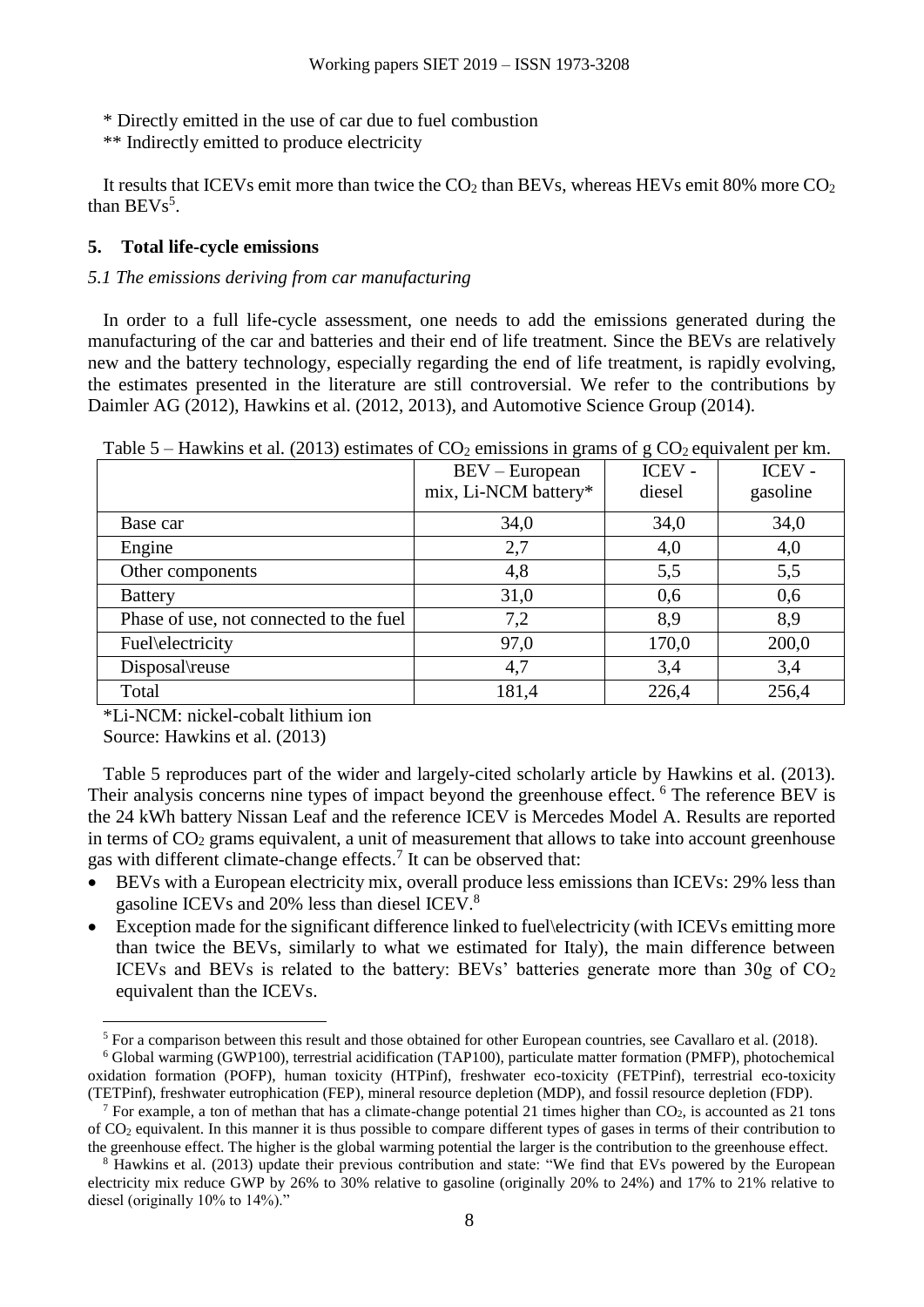As a result, electricity consumption accounts for 53% of total emissions for BEVs, whereas the production and end-of-use treatment of the battery account for 17% of total emissions. As far as ICEVs are concerned, fuel combustion account for 75-78% of total emissions.

#### *5.2 An estimate of the life-cycle emissions in Italy of the different car technologies*

The estimates made by Hawkins et al. (2013), reported in [Table 5,](#page-7-0) are fully accepted by us a base for our estimates, but for the row fuel\electricity (in bold) which is substituted by our estimate on the direct and indirect  $CO<sub>2</sub>$  emissions in the use phase based on the Italian electricity mix and on the bestselling car in the Italian market. For the HEVs, not considered by Hawkins et al. (2013), we use the same estimates of gasoline ICEVs since many HEV are fueled by gasoline. The results are illustrated in [Table 6.](#page-8-0)

|                                | <b>BEV</b> | ICEV - | $ICEV -$ | <b>HEV</b> |
|--------------------------------|------------|--------|----------|------------|
|                                |            | diesel | gasoline |            |
| Base car                       | 34,0       | 34,0   | 34,0     | 34,0       |
| Engine                         | 2,7        | 4,0    | 4,0      | 4,0        |
| Other components               | 4,8        | 5,5    | 5,5      | 5,5        |
| <b>Battery</b>                 | 31,0       | 0,6    | 0,6      | 0,6        |
| Phase of use, not connected to | 7,2        | 8,9    | 8,9      | 8,9        |
| the fuel                       |            |        |          |            |
| <b>Fuel</b> \electricity       | 48,0       | 108    | 111      | 92         |
| Disposal\reuse                 | 4,7        | 3,4    | 3,4      | 3,4        |
| Total                          | 135,4      | 164,4  | 167,4    | 148,4      |

<span id="page-8-0"></span>Table  $6 - A$  first estimate for Italy: Average  $CO<sub>2</sub>$  emissions (g/km)

Source: Based on Hawkins et al. (2013) with our estimates on Fuel\electricity.

The main result is that BEVs produce a lower amount of  $CO<sub>2</sub>$  emissions than ICEVs: 24% less than gasoline ICEVs, 26% less than diesel ICEVs and 12% less than HEVs. These results are based on the 2016 electricity mix. If the electricity mix continues to improve as in the last 27 years (as estimated in Scorrano and Danielis, 2018), reducing the emission factor from 330.6 to 241, the savings of the BEVs relative to the other propulsion systems would further increase: 38% less relative to gasoline ICEVs, 40% less relative to diesel ICEVs and 24% less relative to HEVs. Of course, these estimates assume no improvement in the conventional and hybrid engines.

#### *5.3 CO<sup>2</sup> emitted to product ion lithium batteries: an in-depth analysis*

The battery, its production and disposal or use; is a very important component of the BEVs, which is able to make a difference with the ICEVs in terms of  $CO<sub>2</sub>$  emitted. Hawkins et al. (2013) base their estimate of 31 g of  $CO<sub>2</sub>$  equivalent for BEVs battery on the assumption that the nickel-cobalt lithium ion battery (LiNCM) lasts for 150.000 km. They acknowledge this hypothesis is crucial for the estimation, despite it is not accepted by all members of the scientific community. The life of the battery mostly depends on its degree of deterioration, the number of charging cycles performed, the type of charging and the climate. However, the knowledge of how these aspects impact battery life is still at early stages. On the one hand, the real battery life surprised many commentators lasting much longer than predicted; on the other hand, there is a growing diffusion in the BEVs market of batteries with much larger capacity (up to 100 kWh to improve cars range, and up to 400 kW charging technology to reduce charging time).

A recent contribution by Dunn et al. (2015) shows, for example, that  $CO<sub>2</sub>$  emissions connected to the production of batteries are not that large. They argue a) that  $CO<sub>2</sub>$  emissions connected to lithium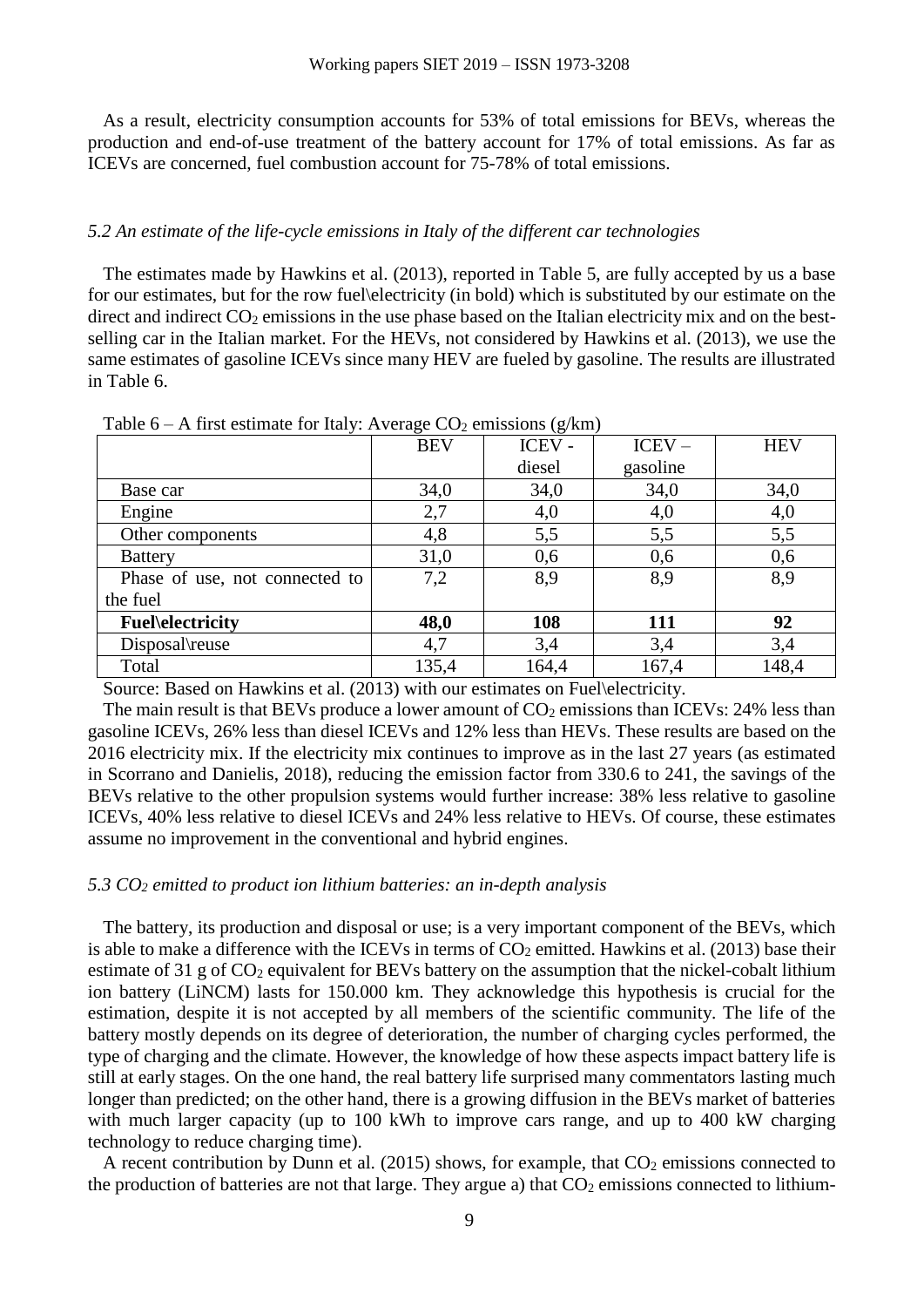ion batteries depend from the scale of production: the larger the scale the lower the emissions; and b) that in some cases the battery recycle allows to drastically reduce the emissions that their manufacturing generate. These assumptions lead them to conclude that larger  $CO<sub>2</sub>$  emissions by BEVs with respect to ICEVs deriving from the battery production are completely compensated after only 25 thousand mm of travel.

#### *5.4 Production and distribution of oil fossil fuels*

The refinement and transportation of oil fossil fuels leads to the production of large amounts of CO<sup>2</sup> emissions that should be included in the ICEVs life cycle assessment. In a similar fashion, the emissions released in the extraction of energy sources required to produce electricity, such as coal and natural gas, should be incorporated in the BEVs life cycle assessment. However, the evaluation of these emissions is affected by a substantial lack of reliable information. Given these uncertainties and difficulties, such emissions are often neglected or are taken into account in a not very transparent manner. In order to avoid the insertion of further elements of uncertainty, we thus decided not to include the abovementioned emissions in our estimates. Nevertheless, we refer the interested reader to Edwards et al. (2013) for an in-depth analysis.

### **6. Conclusion and caveats**

The question of whether BEVs emit more or less  $CO<sub>2</sub>$  than ICEVs along the entire life cycle, i.e. including the extraction of raw materials, production of cars and fuels, and use of automobiles, is still debated in the scientific literature and in the media. To the best of our knowledge, there are no estimates that considered the Italian case.

This article aims to fill this gap providing a comparative estimation through the following strategy. First, we relied on the VCA database which includes information on energy consumption and  $CO<sub>2</sub>$ emissions for more than 45 thousand cars on sale in the United Kingdom (and most of them also in Italy). Second, we focused only on the top selling cars in Italy in 2016. Third, we took into account CO<sup>2</sup> emissions during the production of electricity as estimated by ISPRA (2017) for the year 2016 and we provided a forecasts for the year 2026. Fourth, we incorporated our estimates with the one made by Hawkins et al. (2013) for the manufacturing and disposal of cars and batteries.

The main result is that BEVs overall emit lower  $CO<sub>2</sub>$  than ICEVs and, more precisely, 24% less than gasoline ICEVs, 26% less than diesel ICEVs, and 12% less than HEVs. If the electricity mix continues to improve in Italy with the same pace shown in the last 27 years, the savings of the BEVs relative to the other engines could further increase and lead to emission that will be 38% less than gasoline ICEVs, 40% less than diesel ICEVs and 24% less than HEVs, assuming no improvement in the conventional and hybrid propulsion systems.

Three main caveats apply.

- 1. There are several areas of uncertainty, in particular with reference to the emissions deriving from the production and disposal of batteries for electric cars, but also with respect to the emissions released for the extraction, transportation and refinement of gasoline and diesel, as well as for the extraction and transportation of coal and natural gas.
- 2. BEVs and ICEVs are highly segmented by size and weight, therefore a more homogeneous comparison could be performed focusing on specific segments. In particular, BEVs are differentiated (and will probably be even more in the future) on the basis of the battery size and range. PHEVs were not considered due to their limited diffusion in Italy.
- 3. A widely recognized key factor to undertake the comparison is the electricity mix. In the recent years, the share of renewable sources has increased in Italy (and worldwide) helping to make BEVs more environmentally efficient. This trend derives from technological innovation, choices of economic agents (families, firms, energy producers) and from public policies, all factors that influence the parameters employed in this study. As long as the share of renewable sources will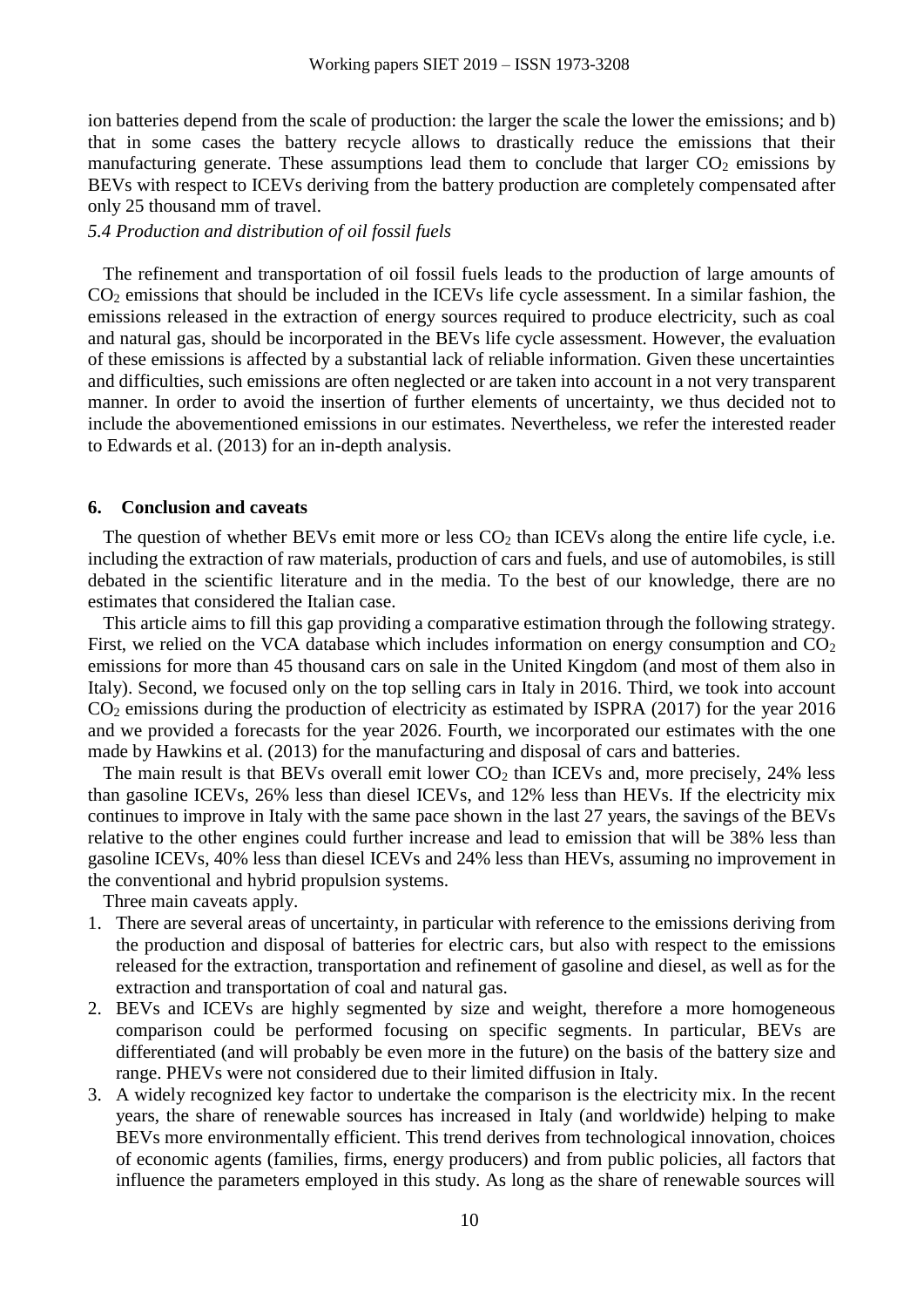continue to grow, the advantage of BEVs in terms of  $CO<sub>2</sub>$  emissions relative to ICEVs will further increase.

### *References*

- Abdul-Manan AFN (2015) Uncertainty and differences in GHG emissions between electric and conventional gasoline vehicles with implications for transport policy making. Energy Policy 87:  $1 - 7$ .
- Automotive Science Group (ASG) (2014-02-04). "Life-cycle Assessment of 1,300 Models Reveals Best of 2014". ASG Press Room. Retrieved 2014-02-22.
- Cavallaro, F, Danielis, R, Nocera, S, & Rotaris, L (2018). Should BEVs be subsidized or taxed? A European perspective based on the economic value of CO2 emissions. Transportation Research Part D: Transport and Environment, 64, 70-89. Daimler AG. (2012). Environmental brochure: Smart fortwo electric drive. Daimler AG, Mercedes-Benz Technology Center, Stuttgart, Germany.
- Dunn JB, Gaines L, Kelly JC, James C, Gallagher KG (2015) The significance of Li-ion batteries in electric vehicle life-cycle energy and emissions and recycling's role in its reduction. Energy & Environmental Science, 8(1), 158-168.
- Edwards R, Larivé JF, Rickeard D, Weindorf W (2013) WELL-TO-TANK Appendix 4 Version 4.0. Description, results and input data per pathway. Publications Office of the European Union, Luxembourg.
- Giansoldati, M., Rotaris, L., Danielis, R., & Scorrano, M. (2017). La stima della domanda di auto elettriche basata sulla metanalisi. Rivista di Economia e Politica dei Trasporti, n. 2, art. 5.
- Hawkins T, Gausen O, Stromman A (2012) Environmental impacts of hybrid and electric vehicles a review. International Journal of Life Cycle Assessment 17(8): 997–1014
- Hawkins TR, Singh B, Bhawna B, Majeau-Bettez G, Strømman AH (2013a) Corrigendum to: Comparative environmental life cycle assessment of conventional and electric vehicles Journal of Industrial Ecology. Journal of Industrial Ecology, 17(1), 158-160.
- Hawkins TR, Singh B, Majeau-Bettez G, Strømman AH (2013b) Comparative environmental life cycle assessment of conventional and electric vehicles. Journal of Industrial Ecology, 17(1):53– 64.
- Holland SP, Mansur ET, Muller NZ, Yates AJ (2015) Are there environmental benefits from driving electric vehicles? The importance of local factors, American Economic Review106(2):3700−3729
- ISPRA Istituto Superiore per la Protezione e la Ricerca Ambientale (2017) Fattori di emissione atmosferica di CO<sup>2</sup> e altri gas a effetto serra nel settore elettrico, Rapporto 257, Rome.
- Messagie M, Boureima FS, Coosemans T, Macharis C, Mierlo JV (2014) A range-based vehicle life cycle assessment incorporating variability in the environmental assessment of different vehicle technologies and fuels. Energies 7(3): 1467-1482.
- Rusich A, Danielis R (2015) Total cost of ownership, social lifecycle cost and energy consumption of various automotive technologies in Italy. Research in Transportation Economics 50, 3-16.
- Scorrano M, Danielis (2018) Scenari futuri del mix elettrico in Europa e in Italia: un'applicazione del modello ARIMA per l'analisi delle serie storiche, in: Giorgio Osti, Luigi Pellizzoni (a cura di), Energia e innovazione tra flussi globali e circuiti locali, Trieste, EUT Edizioni Università di Trieste, 2018, pp. 103-120.
- U.S. Environmental Protection Agency (October 2014). "Light-Duty Automotive Technology, Carbon Dioxide Emissions, and Fuel Economy Trends: 1975 Through 2014" (PDF). EPA. Retrieved 2014-10-11. See Table 7.2 – MY 2014 Alternative Fuel Vehicle Powertrain and Range; p. 98; Table 7.3 for overall fuel economy (mpg-e), p. 100; Table 7.4 for tailpipe  $CO<sub>2</sub>$  emissions, p. 102; and Table 7.5 for upstream  $CO<sub>2</sub>$  emission, p. 105.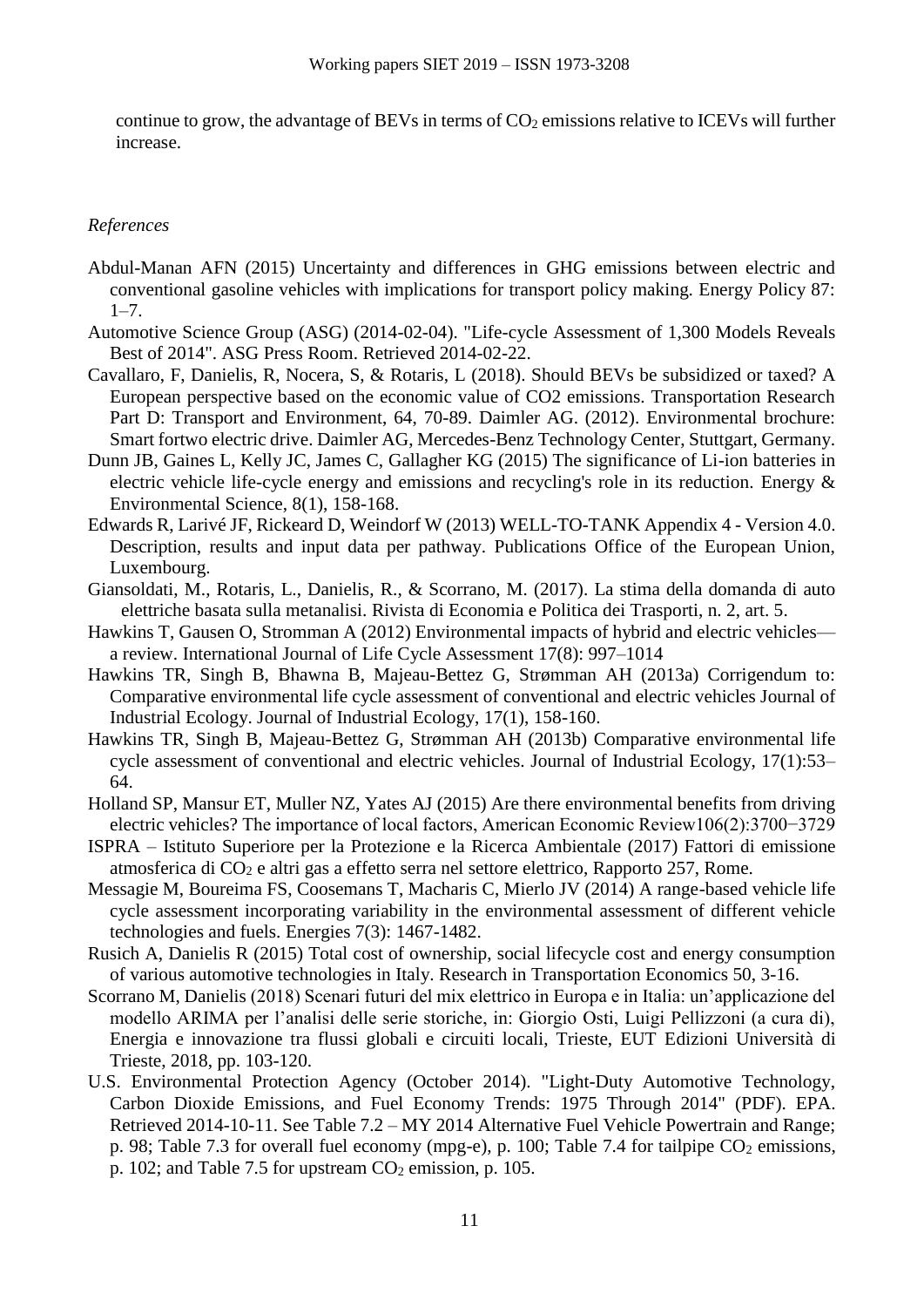- UCS Union of Concerned Scientists (2015). Cleaner cars from cradle to grave. How electric cars beat gasoline cars on lifetime global warming emissions. http://www.ucsusa.org/EVlifecycle. Accessed 1 October 2016
- UNRAE (2016), Unione Nazionale Rappresentanti Autoveicoli Esteri, Top 10 per alimentazione Settembre 2016, , sito visitato il 3 gennaio 2016,<http://www.unrae.it/>
- VCA Vehicle Certification Agency (2016) Car and Van Fuel Consumption / CO<sub>2</sub> Databases, [http://www.dft.gov.uk/vca/index.asp.](http://www.dft.gov.uk/vca/index.asp) Accessed 3 January 2017.

*Appendix*

<span id="page-11-0"></span>Table 7 – Diesel cars

| Car manufacturer     | Model                                | Description                                 | CO <sub>2</sub> g/km |
|----------------------|--------------------------------------|---------------------------------------------|----------------------|
| <b>CHRYSLER JEEP</b> | Jeep Renegade, MY2015                | 1.6 120bhp 4x2                              | 115                  |
| <b>DACIA</b>         | Duster Euro6, 2015                   | dCi 110 4X2                                 | 115                  |
| <b>FIAT</b>          | 500 X, 2015 onwards                  | 1.3 MultiJet 95 bhp                         | 107                  |
| <b>FIAT</b>          | 500L MPW, August 2013<br>onwards     | 1.3 16v MultiJet 95 bhp - Dualogic - Euro 6 | 104                  |
| <b>FIAT</b>          | Panda, From February 2012<br>onwards | 1.3 16v MultiJet 95 bhp - Cross             | 119                  |
| <b>HYUNDAI</b>       | <b>Tucson</b>                        | 1.71 CRDi Blue Drive 2WD, 104kW             | 129                  |
| <b>NISSAN</b>        | Qashqai Euro6, 2015                  | $dCi$ 110 16/17 inch wheel                  | 99                   |
| <b>RENAULT</b>       | Captur Euro6, 2015                   | $dC$ i 90 EDC                               | 99                   |
| <b>RENAULT</b>       | Clio Euro6, 2015                     | dCi 90 EDC                                  | 92                   |
| <b>VOLKSWAGEN</b>    | Golf                                 | 1.6 TDI 110PS 7speed DSG GT Edition         | 104                  |

Source: VCA (2016)

<span id="page-11-1"></span>Table 8 – Gasoline cars

| Car manufacturer                | Model                                 | Description                               | CO <sub>2</sub> g/km |
|---------------------------------|---------------------------------------|-------------------------------------------|----------------------|
| <b>CITROEN</b>                  | C <sub>3</sub>                        | PureTech 68 VT                            | 102                  |
| <b>FIAT</b>                     | 500 & 500C, September<br>2015 onwards | 0.9 TwinAir Turbo 105 bhp                 | 99                   |
| <b>FIAT</b>                     | Panda, From February 2012<br>onwards  | 0.9 Twin Air Turbo 90 bhp - Cross         | 114                  |
| <b>FIAT</b>                     | Punto, 2012 onwards                   | 1.2 8v 69 bhp                             | 124                  |
| <b>MERCEDES-</b><br><b>BENZ</b> | A-Class, Model Year 2016              | A180 with 16" rear wheels                 | 119                  |
| <b>PEUGEOT</b>                  | 208                                   | 1.6 THP 208 S&S (GTi 30th)                | 125                  |
| <b>TOYOTA</b>                   | Aygo, MY2015                          | 1.0 VVT-i 5-speed Manual                  | 95                   |
| <b>TOYOTA</b>                   | Yaris, 2016                           | 1.33 VVT-i 6-speed M-drive S - 15" alloys | 114                  |
| <b>VOLKSWAGEN</b>               | Polo                                  | 1.0 60PS Stop-Start Match                 | 106                  |

Source: VCA (2016)